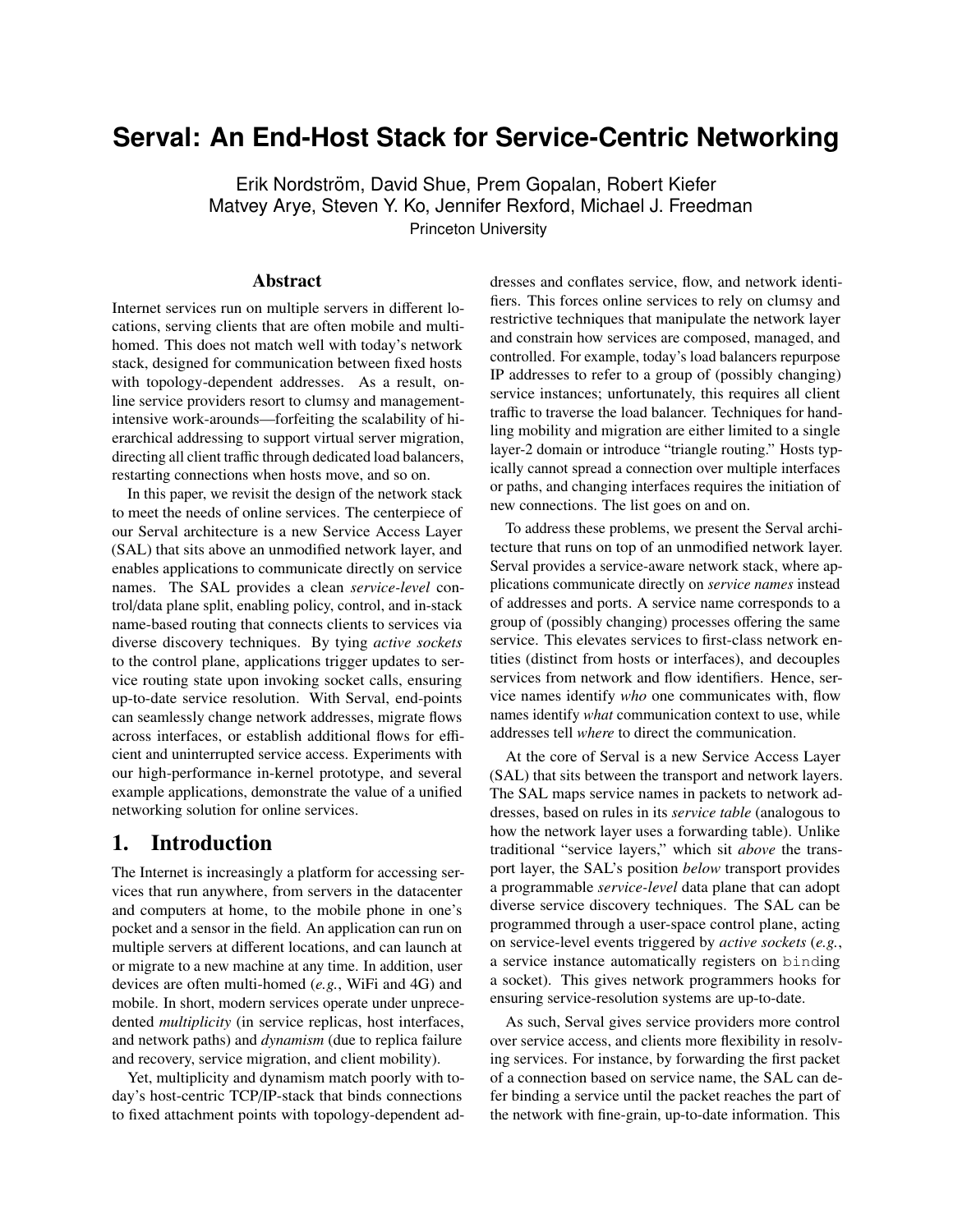ensures more efficient load balancing and faster failover. The rest of the traffic flows directly between end-points according to network-layer forwarding. The SAL performs signaling between end-points to establish additional flows (over different interfaces or paths) and can migrate them over time. In doing so, the SAL provides a transportagnostic solution for interface failover, host mobility, and virtual-machine migration.

Although previous works consider some of the problems we address, none provides a comprehensive solution for service access, control, dynamicity, and multiplicity. HIP [\[21\]](#page-13-0), DOA [\[30\]](#page-13-1), LISP [\[8\]](#page-13-2), LNA [\[5\]](#page-13-3), HAIR [\[9\]](#page-13-4) and i3 [\[27\]](#page-13-5) decouple a host's identity from its location, but do not provide service abstractions. DONA [\[15\]](#page-13-6) provides late binding but lacks a service-level data plane with separate control. TCP Migrate [\[26\]](#page-13-7) supports host mobility, and MPTCP [\[10,](#page-13-8) [31\]](#page-13-9) supports multiple paths, but both are tied to TCP and are not service-aware. Existing "backwards compatible" techniques (*e.g.*, DNS redirection, IP anycast, load balancers, VLANs, mobile IP, ARP spoofing, etc.) are point solutions suffering from poor performance or limited applicability. In contrast, Serval provides a coherent solution for service-centric networking that a simple composition of previous solutions cannot achieve.

In the next section, we rethink how the network stack should support online services, and survey related work. Then, in [§3,](#page-2-0) we discuss the new abstractions offered by Serval's separation of names and roles in the network stack. Next, [§4](#page-4-0) presents our main contribution—a service-aware stack that provides a clean service-level control/data plane split. Our design draws heavily on our experiences building prototypes, as discussed in [§5.](#page-8-0) Our prototype, running in the Linux kernel, already supports ten applications and offers throughput comparable to today's TCP/IP stack. In [§6,](#page-9-0) we evaluate the performance of Serval-supporting replicated web services and distributed back-end storage services in datacenters. In [§7,](#page-12-0) we discuss how Serval supports unmodified clients and servers for incremental deployability. The paper concludes in [§8.](#page-13-10)

# 2. Rethinking the Network Stack

Today's stack overloads the meaning of addresses (to identify interfaces, demultiplex packets, and identify sockets) and port numbers (to demultiplex packets, differentiate service end-points, and identify application protocols). In contrast, Serval cleanly separates the roles of the *service name* (to identify a service), *flow identifiers* (to identify each flow associated with a socket), and *network addresses* (to identify each host interface). Figure [1](#page-1-0) illustrates this comparison. Serval introduces a new Service Access Layer (SAL), above the network layer, that gives a group-based service abstraction, and shields applications and transport protocols from the multiplicity and dynamism inherent in today's online services. In this sec-

<span id="page-1-0"></span>

Figure 1: Identifiers and example operations on them in the TCP/IP stack versus Serval.

tion, we discuss how today's stack makes it difficult to support online services, and review previous research on fixing individual aspects of this problem, before briefly summarizing how Serval addresses these issues.

### 2.1 Application Layer

TCP/IP: Today's applications operate on two low-level identifiers (IP address and TCP/UDP port) that only implicitly name services. As such, clients must "early bind" to these identifiers using out-of-band lookup mechanisms (*e.g.*, DNS) or *a priori* knowledge (*e.g.*, Web is on port 80) before initiating communication, and servers must rely on out-of-band mechanisms to register a new service instance (*e.g.*, a DNS update protocol). Applications cache addresses instead of re-resolving service names, leading to slow failover, clumsy load balancing, and constrained mobility. A connected socket is tied to a single host interface with an address that cannot change during the socket's lifetime. Furthermore, a host cannot run multiple services with the same application-layer protocol, without exposing alternate port numbers to users (*e.g.*, "http://example.com:8080") or burying names in application headers (*e.g.*, "Host: example.com" in HTTP).

Other work: Several prior works introduce new naming layers that replace IP addresses in applications with persistent, global identifiers (*e.g.*, host/end-point identifiers [\[8,](#page-13-2) [21,](#page-13-0) [30\]](#page-13-1), data/object names [\[15,](#page-13-6) [27\]](#page-13-5), or service identifiers [\[5\]](#page-13-3)), in order to simplify the handling of replicated services or mobile hosts. However, these proposals retain ports in both the stack and the API, thus not fully addressing identifier overloading. Although LNA [\[5\]](#page-13-3), i3 [\[27\]](#page-13-5), and DONA [\[15\]](#page-13-6) make strong arguments for new name layers, the design of the network stack is left underspecified. A number of libraries and high-level programming languages also hide IP addresses from applications through name-based network APIs, but these merely provide programming convenience through a "traditional" application-level service layer. Such APIs do not solve the fundamental problems with identifier overloading, nor do they support late binding. Similarly, SoNS [\[25\]](#page-13-11) can dynamically connect to services based on high-level service descriptions, but otherwise does not change the stack.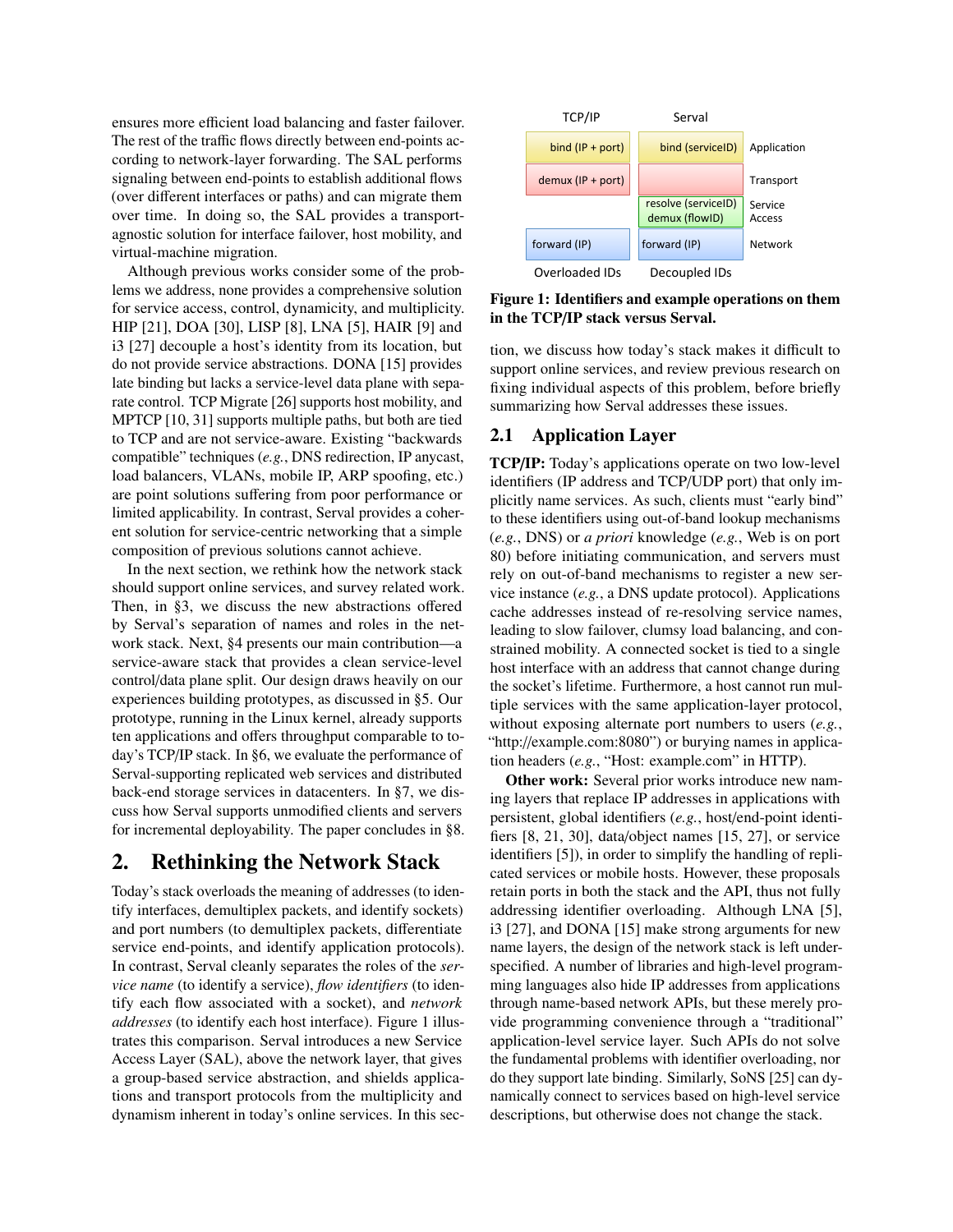Host identifiers (as used in [\[5,](#page-13-3) [8,](#page-13-2) [21,](#page-13-0) [30\]](#page-13-1)) still "a priori" bind to specific machines, rather than "late bind" to dynamic instances, as needed to efficiently handle churn. These host identifiers can be cached in applications (much like IP addresses), thus reducing the efficiency of load balancers. Data names in DONA [\[15\]](#page-13-6) can late bind to hosts, but port numbers are still bound a priori. A position paper by Day *et al.* [\[7\]](#page-13-12) argues for networking as interprocess communication, including late binding on names, but understandably does not present a detailed solution.

In Serval, applications communicate over active sockets using service names. Serval's *serviceIDs* offer a group abstraction that eschews host identifiers (with Serval, a host instead becomes a singleton group), enabling late binding to a service instance. Unlike applicationlevel service layers [\[5\]](#page-13-3), the SAL's position *below* the transport layer allows the address of a service instance to be resolved as part of connection establishment: the first packet is anycast-forwarded based on its serviceID. This further obviates the need for NAT-based load balancers that also touch the subsequent data packets. Applications automatically register with load balancers or widearea resolution systems when they invoke active sockets, which tie application-level operations (*e.g.*, bind and connect) directly to Serval's control plane. Yet, Serval's socket API resembles existing name-based APIs that have proven popular with programmers; such a familiar abstraction makes porting existing applications easier.

#### 2.2 Transport Layer

TCP/IP: Today's stack uses a five-tuple (*remote IP, remote port, local IP, local port, protocol*) to demultiplex an incoming packet to a socket. As a result, the interface addresses cannot change without disrupting ongoing connections; this is a well-known source of the TCP/IP stack's inability to support mobility without resorting to overlay indirection schemes [\[22,](#page-13-13) [32\]](#page-13-14). Further, today's transport layer does not support reuse of functionality [\[11\]](#page-13-15), leading to significant duplication across different protocols. In particular, retrofitting support for migration [\[26\]](#page-13-7) or multiple paths [\[31\]](#page-13-9) remains a challenge that each transport protocol must undertake on its own.

Other work: Proposals like HIP [\[21\]](#page-13-0), LNA [\[5\]](#page-13-3), LISP [\[8\]](#page-13-2) and DONA [\[15\]](#page-13-6) replace addresses in the fivetuple with host or data identifiers. However, these proposals do not make any changes to the transport layer to enable reuse of functionality. TCP Migrate [\[26\]](#page-13-7) retrofits migration support into TCP by allowing addresses in the five-tuple to change dynamically, but does not support other transport protocols. MPTCP [\[11,](#page-13-15) [31\]](#page-13-9) extends TCP to split traffic over multiple paths, but cannot migrate the resulting flows to different addresses or interfaces. Similarly, SCTP [\[20\]](#page-13-16) provides failover to a secondary interface, but the multi-homing support is specific to its reliable message protocol. Other recent work [\[11\]](#page-13-15) makes a compelling case for refactoring the transport layer for a better separation of concerns (and reusable functionality), but the design does not support end-point mobility or service-centric abstractions.

In Serval, transport protocols deal only with *data* delivery across one or more flows, including retransmission and congestion control. Because the transport layer does not demultiplex packets, network addresses can change freely. Instead, the SAL demultiplexes packets based on ephemeral flow identifiers (*flowIDs*), which uniquely identify each flow locally on a host. By relegating the *control* of flows (*e.g.*, flow creation and migration) to the SAL, Serval allows reuse of this functionality across different transport protocols.

#### 2.3 Network Layer

TCP/IP: Today's network layer uses hierarchical IP addressing to efficiently deliver packets. However, the hierarchical scalability of the network layer is challenged by the need for end-host mobility in a stack where upperlayer protocols fail when addresses change.

Other work: Recently, researchers and standards bodies have investigated scalable ways to support mobility while keeping network addresses fixed. This has led to numerous proposals for scalable flat addressing in enterprise and datacenter networks [\[2,](#page-13-17) [13,](#page-13-18) [14,](#page-13-19) [18,](#page-13-20) [19,](#page-13-21) [23\]](#page-13-22). The proposed scaling techniques, while promising, come at a cost, such as control-plane overhead to disseminate addresses [\[2,](#page-13-17) [23\]](#page-13-22), large directory services (to map interface addresses to network attachment points) [\[13,](#page-13-18) [14\]](#page-13-19), redirection of some data traffic over longer paths [\[14\]](#page-13-19), network address translation to enable address aggregation [\[19\]](#page-13-21), or continued use of spanning trees [\[18\]](#page-13-20).

In Serval, the network layer simply delivers packets between end-points based on hierarchical, locationdependent addresses, just as the original design of IP envisioned. By handling flow mobility and migration *above* the network layer (*i.e.*, in the SAL), Serval allows addresses to change dynamically as hosts move.

### <span id="page-2-0"></span>3. Serval Abstractions

In this section, we discuss how communication on service names raises the level of abstraction in the network stack, and reduces the overloading of identifiers within and across layers.

#### <span id="page-2-1"></span>3.1 Group-Based Service Naming

A Serval service name, called a serviceID, corresponds to a group of one or more (possibly changing) processes offering the same service. ServiceIDs are carried in network packets, as illustrated in Figure [2.](#page-3-0) This allows for service-level routing and forwarding, enables late binding, and reduces the need for deep-packet inspection in load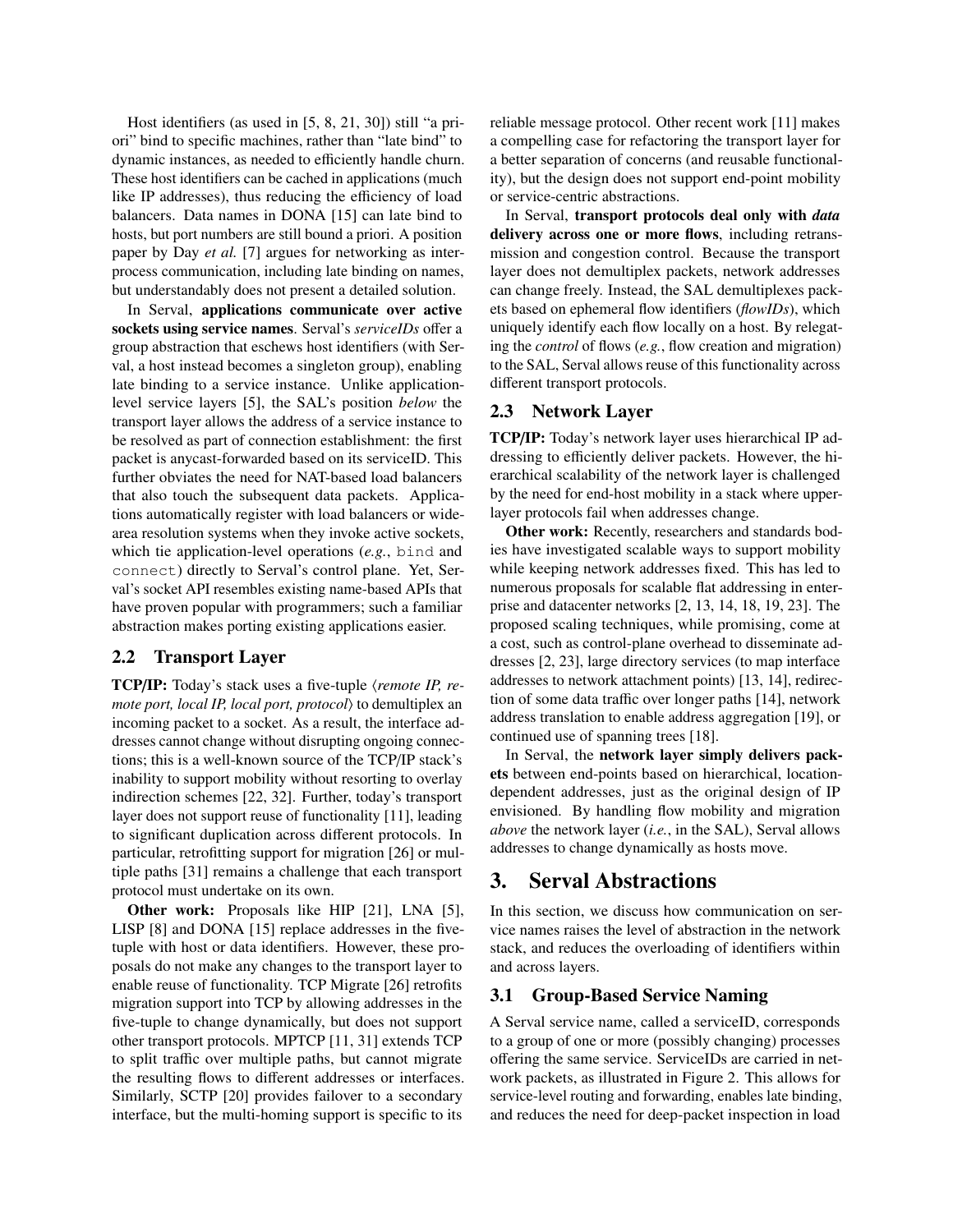balancers and other middleboxes. A service instance listens on a serviceID for accepting incoming connections, without exposing addresses and ports to applications. This efficiently solves issues of mobility and virtual hosting. We now discuss how serviceIDs offer considerable flexibility and extensibility in service naming.

Service granularity: Service names do not dictate the granularity of service offered by the named group of processes. A serviceID could name a single SSH daemon, a cluster of printers on a LAN, a set of peers distributing a common file, a replicated partition in a back-end storage system, or an entire distributed web service. This group abstraction hides the service granularity from clients and gives service providers control over server selection. Individual instances of a service group that must be referenced directly should use a distinct serviceID (*e.g.*, a sensor in a particular location, or the leader of a Paxos consensus group). This allows Serval to forgo host identifiers entirely, avoiding an additional name space while still making it possible to pass references to third parties. Service instances also can be assigned multiple identifiers (as in the Memcached example of [§6.2,](#page-11-0) which uses hierarchical naming for partitioning with automatic failover).

Format of serviceIDs: Ultimately, system designers and operators decide what functionality to name and what structure to encode into service names. For the federated Internet, however, we imagine the need for a congruent naming scheme. For flexibility, we suggest defining a large 256-bit serviceID namespace, although other forms are possible (*e.g.*, reusing the IPv6 format could allow reuse of its existing socket API). A large serviceID namespace is attractive because a central issuing authority (*e.g.*, IANA) could allocate blocks of serviceIDs to different administrative entities, for scalable and authoritative service resolution. The block allocation ensures that a service provider can be identified by a serviceID prefix, allowing aggregation and control over service resolution. The prefix is followed by a number of bits that the delegatee can further subdivide to build service-resolution hierarchies or provide security features.

Although we advocate hierarchical service resolution for the public Internet, some services or peer-to-peer applications may use alternative, flat resolution schemes, such as those based on distributed hash tables (DHTs). In such cases, serviceIDs can be automatically constructed by combining an application-specific prefix with the hash of an application-level service (or content) name. The prefix can be omitted if the alternative resolution scheme does not coexist with other resolution schemes.

Securing communication and registration: For security, a serviceID could optionally end with a large (*e.g.*, 160-bit) self-certifying bitstring [\[16\]](#page-13-23) that is a cryptographic hash of a service's public key and the serviceID prefix. Operating below the application layer (unlike

<span id="page-3-0"></span>

Figure 2: New Serval identifiers visible in packets, between the network and transport headers. Some additional header fields (*e.g.*, checksum, length, etc.) are omitted for readability.

the Web's use of SSL and certificate authorities), selfcertifying serviceIDs could help move the Internet towards ubiquitous security, providing a basis for pervasive encrypted and authenticated connections between clients and servers. Self-certifying identifiers obviate the need for a single public-key infrastructure, and they turn the authentication problem into a secure bootstrapping one (*i.e.*, whether the serviceID was learned via a trusted channel).

Services may also seek to secure the control path that governs dynamic service registration, as otherwise an unauthorized entity could register itself as hosting the service. Even if peers authenticate one another during connection establishment, faulty registrations could serve as a denial-of-service attack. To prevent this form of attack, the registering end-point should prove that it is authorized to host the serviceID.

Serval does not dictate how serviceIDs are registered, however. For example, inside a datacenter or enterprise network, service operators may choose to secure registration through network isolation of the control channel, as opposed to cryptographic security.

When advertising service prefixes for scalable widearea service resolution, self-certification alone is not enough to secure the advertisements. A self-certifying serviceID does not demonstrate that the originator of an advertisement is allowed to advertise a specific prefix, or that the service-level path is authorized by each intermediate hop. Such advertisements need to be secured via other means, *e.g.*, in a way similar to BGPSEC [\[1\]](#page-13-24).

Learning service names: Serval does not dictate how serviceIDs are learned. We envision that serviceIDs are sent or copied between applications, much like URIs. We purposefully do *not* specify how to map human-readable names to serviceIDs, to avoid the legal tussle over naming [\[6,](#page-13-25) [29\]](#page-13-26). Users may, based on their own trust relationships, turn to directory services (*e.g.*, DNS), search engines, or social networks to resolve higher-level or human-readable names to serviceIDs, and services may advertise their serviceIDs via many such avenues.

#### 3.2 Explicit Host-Local Flow Naming

Serval provides explicit host-local flow naming through flowIDs that are assigned and exchanged during connection setup. This allows the SAL to directly demultiplex established flows based on the destination flowID in pack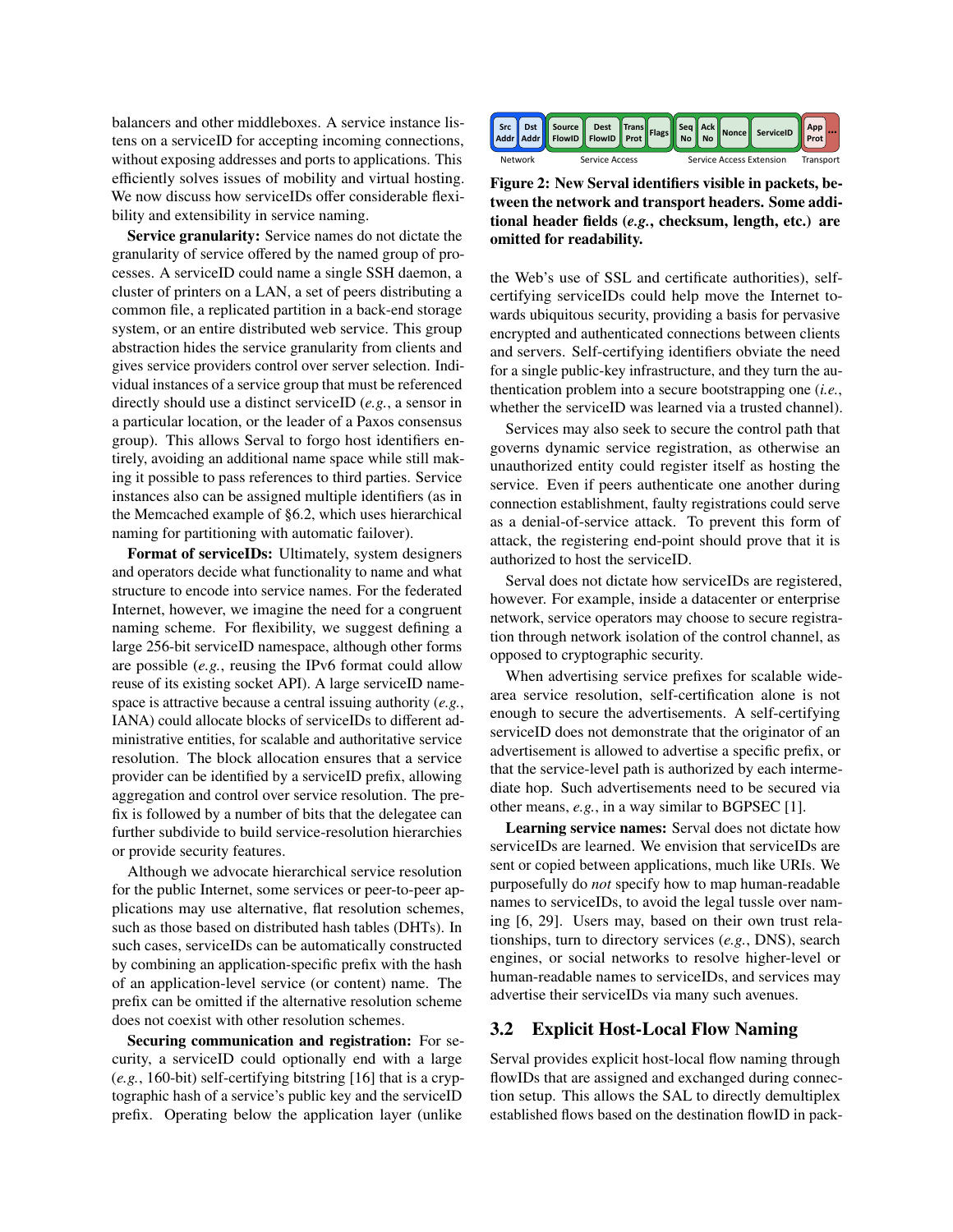ets, as opposed to the traditional five-tuple. Figure [2](#page-3-0) shows the location of flowIDs in the SAL header.

Network-layer oblivious: By forgoing the traditional five-tuple, Serval can identify flows without knowing the network-layer addressing scheme. This allows Serval to transparently support both IPv4 and IPv6, without the need to expose alternative APIs for each address family.

Mobility and multiple paths: FlowIDs help identify flows across a variety of dynamic events. Such events include flows being directed to alternate interfaces or the change of an interface's address (even from IPv4 to IPv6, or vice versa), which may occur to either flow end-point. Serval can also associate multiple flows with each socket in order to stripe connections across multiple paths.

Middleboxes and NAT: FlowIDs help when interacting with middleboxes. For instance, a Serval-aware network-address translator (NAT) rewrites the local sender's network address and flowID. But because the remote destination identifies a flow solely based on its own flowID, the Serval sender can migrate between NAT'd networks (or vice versa), and the destination host can still correctly demultiplex packets.

No transport port numbers: Unlike port numbers, flowIDs do not encode the application protocol; instead, application protocols are optionally specified in transport headers. This identifier particularly aids third-party networks and service-oblivious middleboxes, such as directing HTTP traffic to transparent web caches unfamiliar with the serviceID, while avoiding on-path deep-packet inspection. Application end-points are free to elide or misrepresent this identifier, however.

Format and security: By randomizing flowIDs, a host could potentially protect against off-path attacks that try to hijack or disrupt connections. However, this requires long flowIDs (*e.g.*, 64 bits) for sufficient security, which would inflate the overhead of the SAL header. Therefore, we propose short (32-bit) flowIDs supplemented by long nonces that are exchanged only during connection setup and migrations ([§4.4\)](#page-7-0).

### <span id="page-4-0"></span>4. The Serval Network Stack

We now introduce the Serval network stack, shown in Figure [3.](#page-4-1) The stack offers a clean service-level control/data plane split: the user-space *service controller* can manage service resolution based on policies, listen for servicerelated events, monitor service performance, and communicate with other controllers; the Service Access Layer (SAL) provides a service-level data plane responsible for connecting to services through forwarding over *service tables*. Once connected, the SAL maps the new flow to its socket in the *flow table*, ensuring incoming packets can be demultiplexed. Using in-band signaling, additional flows can be added to a connection and connectivity can be maintained across physical mobility and virtual mi-

<span id="page-4-1"></span>

Figure 3: Serval network stack with service-level control/data plane split.

grations. Applications interact with the stack via *active sockets* that tie socket calls (*e.g.*, bind and connect) directly to service-related events in the stack. These events cause updates to data-plane state and are also passed up to the control plane (which subsequently may use them to update resolution and registration systems).

In the rest of this section, we first describe how applications interact with the stack through active sockets ([§4.1\)](#page-4-2), and then continue with detailing the SAL ([§4.2\)](#page-5-0) and how its associated control plane enables extensible service discovery ([§4.3\)](#page-6-0). We end the section with describing the SAL's in-band signaling protocols ([§4.4\)](#page-7-0).

#### <span id="page-4-2"></span>4.1 Active Sockets

By communicating directly on serviceIDs, Serval increases the visibility into (and control over) services in the end-host stack. Through active sockets, stack events that influence service availability can be tied to a control framework that reconfigures the forwarding state, while retaining a familiar application interface.

Active sockets retain the standard BSD socket interface, and simply define a new sockaddr address family, as shown in Table [1.](#page-5-1) More importantly, Serval generates service-related events when applications invoke API calls. A serviceID is automatically *registered* on a call to bind, and *unregistered* on close, process termination, or timeout. Although such hooks could be added to today's network stack, they would make little sense because the stack cannot distinguish one service from another. Because servers can bind on serviceID prefixes, they need not listen on multiple sockets when they provide multiple services or serve content items named from a common prefix. While a new address family does require minimal changes to applications, porting applications is straightforward ([§5.3\)](#page-9-1), and a transport-level Serval translator can support unmodified applications ([§7\)](#page-12-0).

On a local service registration event, the stack updates the local service table and notifies the service con-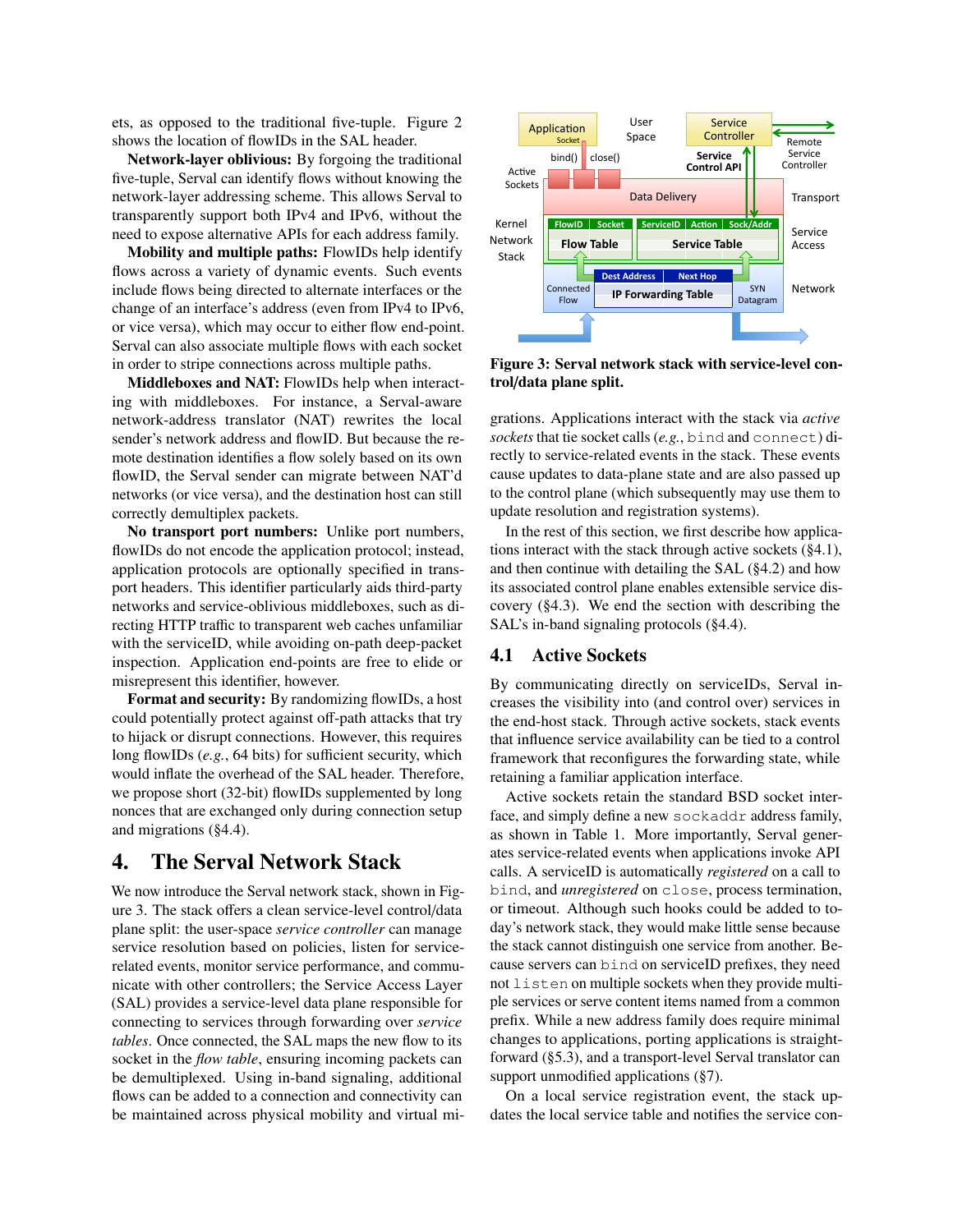<span id="page-5-1"></span>

| PF INET                  | PF SERVAL                 |
|--------------------------|---------------------------|
| $s = socket (PF_ INET)$  | s = socket (PF_SERVAL)    |
| bind(s, locIP: port)     | bind(s, locSrvID)         |
| // Datagram:             | // Unconnected datagram:  |
| sendto(s, IP:port, data) | sendto (s, srvID, data)   |
| // Stream:               | $\frac{1}{2}$ Connection: |
| connect (s, IP: port)    | connect (s, srvID)        |
| $accept(s, \&IP:port)$   | accept (s, &srvID)        |
| send(s,data)             | send(s,data)              |

### Table 1: Comparison of BSD socket protocol families: INET sockets (*e.g.*, TCP/IP) use both IP address and port number, while Serval simply uses a serviceID.

troller, which may, in turn, notify upstream service controllers. Similarly, a local unregistration event triggers the removal of local rules and notification of the service controller. This eliminates the need for manual updates to name-resolution systems or load balancers, enabling faster failover. On the client, *resolving* a serviceID to network addresses is delegated to the SAL—applications just call the socket interface using serviceIDs and never see network addresses. This allows the stack to "late bind" to an address on a connect or sendto call, ensuring resolution is based on up-to-date information about the instances providing the service. By hiding addresses from applications, the stack can freely change addresses when either end-point moves, without disrupting ongoing connectivity.

### <span id="page-5-0"></span>4.2 A Service-Level Data Plane

The SAL is responsible for late binding connections to services and maintaining them across changes in network addresses. Packets enter the SAL via the network layer, or as part of traffic generated by an application. The first packet of a new connection (or an unconnected datagram) includes a serviceID, as shown in the header in Figure [2.](#page-3-0) The stack performs *longest prefix matching* (LPM) on the serviceID to select a rule from the service table. ServiceID prefixes allow an online service provider to host multiple services (each with its own serviceID) with more scalable service discovery, or even use a prefix to represent different parts of the same service (*e.g.*, as in our Memcached application in [§6.2\)](#page-11-0). More generally, the use of prefixes reduces the state and frequency of service routing updates towards the core of the network.

Each service table rule has one of the following four types of actions currently defined for Serval:

FORWARD rules include an associated set of one or more IP addresses (both unicast and broadcast); our implementation includes a flag that either selects all addresses or uses weighted sampling to select one of the addresses. For each selected destination, the stack passes a packet to the network layer for delivery. The FORWARD rule is used both by the source (to forward a packet to a next SAL

<span id="page-5-2"></span>

Figure 4: Serval forwarding between two end-points through an intermediate service router (SR).

hop) and by on-path devices (that forward, or *resolve*, a packet on behalf of another host). Such an on-path forwarder effectively becomes a *service router* (SR); this service forwarding functionality may be implemented efficiently in either software or hardware.

DEMUX rules are used by recipients to deliver a received packet to a local socket, when an application is listening on the serviceID. An active socket's bind event adds a new DEMUX rule mapping the serviceID (or prefix) to the socket. Similarly, a close event triggers the removal of the DEMUX rule.

DELAY rules cause the stack to queue the packet and notify the service controller of the serviceID. While the controller can respond to this notification in a variety of ways, a common use would be for *delayed resolution*, *e.g.*, allowing a rule to be installed "on-demand" ([§4.3\)](#page-6-0).

DROP rules simply discard unwanted packets. This might be necessary to avoid matching on a default rule.

Events at the service controller, or interface up/down events, trigger changes in FORWARD, DELAY, or DROP rules. A "default" FORWARD rule, which matches any serviceID, is automatically installed when an interface comes up on a host (and removed when it goes down), pointing to the interface's broadcast address. This rule can be used for "ad hoc" service communication on the local segment or for bootstrapping into a wider resolution network (*e.g.*, by finding a local SR).

Figure [4](#page-5-2) shows the use of the service table during connection establishment or connection-less datagram communication. A client application initiates communication on serviceID *X*, which is matched in the client's service table to a next-hop destination address. The address could be a local broadcast address (for ad hoc communication) or a unicast address (either the final destination or the next-hop SR, as illustrated). Upon receiving a packet, the SR looks up the serviceID in its own service table; given a FORWARD rule, it readdresses the packet to the selected address. At the ultimate destination, a DEMUX rule delivers the packet to the socket of the listening application.

Service-level anycast forwarding: Figure [5](#page-6-1) shows a more elaborate connection establishment example that illustrates the SAL's indirection support, allowing efficient, late-binding, and stateless load balancing, touching only the first packet of a connection. In the example, one client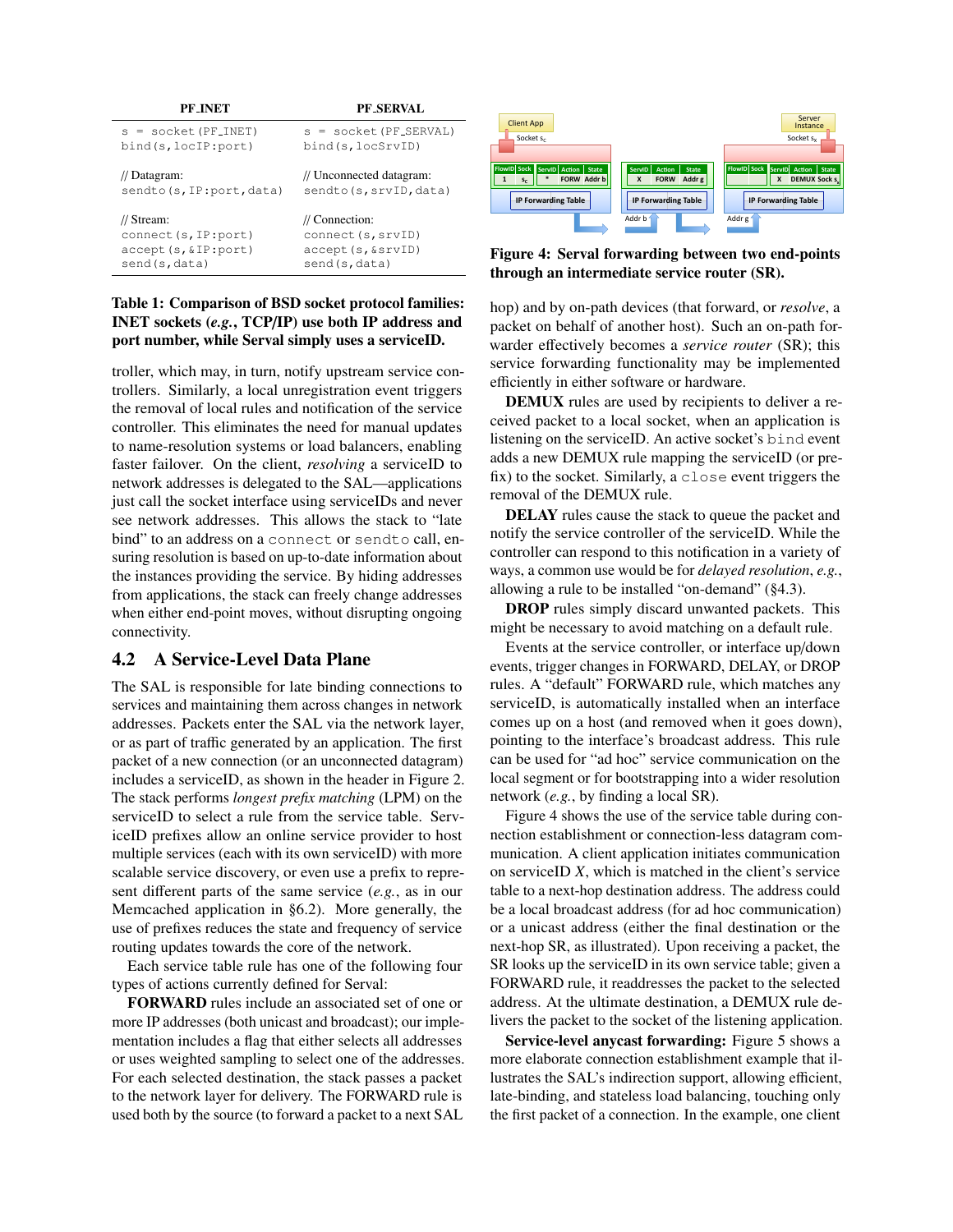<span id="page-6-1"></span>

Figure 5: Establishing a Serval connection by forwarding the SYN in the SAL based on its serviceID. Client *a* seeks to communicate with service *X* on hosts *f* and *g*; devices *b* and *e* act as service routers. The default rule in service tables is shown by an "\*".

again aims to access a service *X*, now available at two servers. The figure also shows service tables (present in end-points and intermediate SRs), and the SAL and network headers of the first two packets of a new connection.

When client *a* attempts to connect to service *X*, the client's SAL assigns a local flowID and random nonce to the socket, and then adds an entry in its flow table. A SYN packet is generated with the serviceID from the connect call, along with the new flowID and nonce. The nonce protects future SAL signaling against off-path attacks. The SAL then looks up the requested serviceID in its service table, but with no local listening service (DEMUX rule) or known destination for *X*, the request is sent to the IP address *b* of the default FORWARD rule (as shown by the figure's Step 1).

Finding no more specific matches, SR *b* again matches on its default FORWARD rule, and directs the packet to the next hop SR *e* (Step 2) by rewriting the IP destina-tion in the packet.<sup>[1](#page-6-2)</sup> This forwarding continues recursively through *e* (Step 3), until reaching a listening service endpoint  $s_x$  on host *g* (Step 4), which then creates a responding socket with a new flowID, also updating its flow table. End-host *g*'s SYN-ACK response (Step 5) includes its own address, flowID, and nonce. The SYN-ACK and all subsequent traffic in both directions travel directly between the end-points, bypassing SRs *b* and *e*. After the first packet, all remaining packets can be demultiplexed by the flow table based on destination flowIDs, without requiring the SAL extension header.

The indirection of the SYN may increase its delay, although data packets are unaffected. In comparison, the lack of indirection support in today's stack requires putting load balancers on data paths, or tunneling all packets from the one location to another when hosts move.

### <span id="page-6-0"></span>4.3 A Service Control Plane for Extensible Service Discovery

To handle a wide range of services and deployment scenarios, Serval supports diverse ways to register and resolve services. The service-level control/data plane split is central to this ability; the controller disseminates serviceID prefixes to build service resolution networks, while the SAL applies rules to packets, sending them onward—if necessary, through service routers deeper in the network to a remote service instance. The SAL does not control *which* forwarding rules are in the service table, *when* they are installed, or *how* they propagate to other hosts. Instead, the local service controller (i) manages the state in the service table and (ii) potentially propagates it to other service controllers. Depending on which rules the controller installs, when it installs them (reactively or proactively), and what technique it uses to propagate them, Serval can support different deployment scenarios.

Wide-area service routing and resolution. Service prefix dissemination can be performed similarly to existing inter/intra-domain routing protocols (much like LISP-ALT uses BGP [\[12\]](#page-13-27)). A server's controller can "announce" a new service instance to an upstream service controller that, in turn, disseminates reachability information to a larger network of controllers. This approach enables enterprise-level or even wide-area service resolution. Correspondingly, serviceIDs can be aggregated by administrative entities for scalability and resolution control. For example, a large organization like Google could announce coarse-grained prefixes for top-level services like Search, Gmail, or Documents, and only further refine its service naming within its backbone and datacenters. This prefix allocation gives organizations control over their authoritative service resolvers, reduces resolution stretch, and minimizes churn. On the client, the service table would have FORWARD rules to direct a SYN packet to its local service router, which in turn directs the request up the service router hierarchy to reach a service instance.

Peer-to-peer service resolution: As mentioned in [§3.1,](#page-2-1) peer-to-peer applications may resolve through alternative resolution networks, such as DHT-based ones. In such cases, a hash-based serviceID is forwarded through service tables, ultimately registering or resolving with a node responsible for the serviceID. This DHT-based resolution can coexist with an IANA-controlled resolution hierarchy, however, as both simply map to different rules in the same service table. Yet, DHTs generally limit control over service routers' serviceID responsibilities and increase routing stretch, so are less appropriate as the primary resolution mechanism for the federated Internet.

Ad hoc service access: Without infrastructure, Serval can perform service discovery via broadcast flooding. Using a "default" rule, the stack broadcasts a service request

<span id="page-6-2"></span><sup>&</sup>lt;sup>1</sup>The SR also may rewrite the source IP (saving the original in a SAL extension header) to comply with ingress filtering.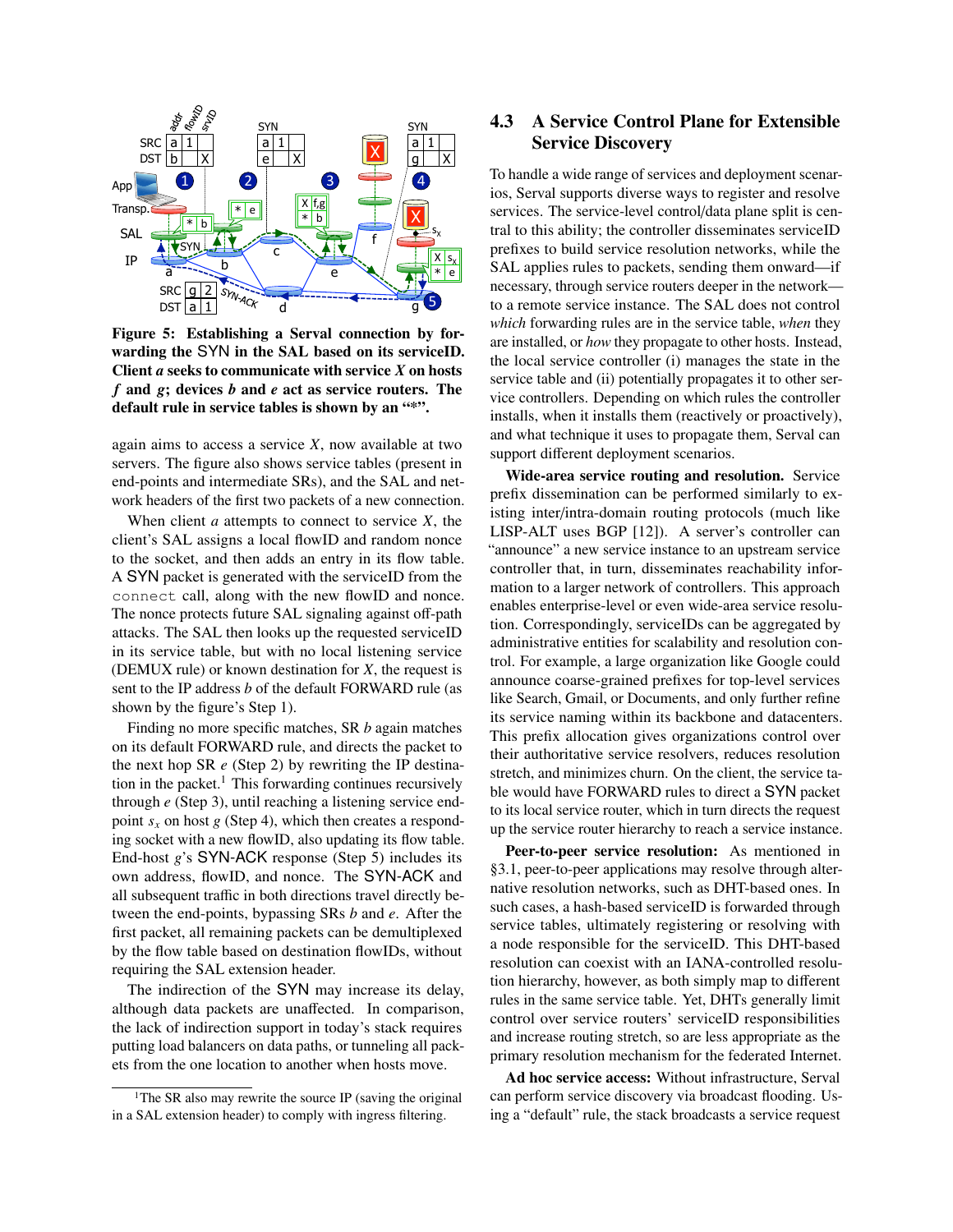(SYN) and awaits a response from (at least) one service instance. Any listening instances on the local segment may respond, and the client can select one from the responses (typically the first). On the server side, on a local registration event, the controller can either (i) be satisfied with the DEMUX rule installed locally (which causes the SAL to listen for future requests) or (ii) flood the new mapping to other controllers (causing them to install FOR-WARD rules and thus prepopulate the service tables of prospective clients). Similarly, on an unregistration event, (i) the local DEMUX rule is deleted and (ii) the controller can flood a message to instruct others to delete their specific FORWARD mapping. Ad hoc mode can operate without a name-resolution infrastructure (at the cost of flooding), and can also be used for bootstrapping (*i.e.*, to discover a service router). It also extends to multihop ad hoc routing protocols, such as OLSR or DYMO; flooding a request/solicitation for a (well-known) serviceID makes more sense than using an address, since ad hoc nodes typically do not know the address of a service.

Lookup with name-resolution servers: A controller can also install service table rules "on demand" by leveraging directory services. A controller installs a DELAY rule (either a default "catch-all" rule or one covering a certain prefix), and matching packets are buffered while the controller resolves their serviceIDs. This design allows the controller to adopt different query/response protocols for resolution, including legacy DNS. A returned mapping is installed as a FORWARD rule and the controller signals the stack to re-match the delayed packets. The resolution can similarly be performed by an *in-network* lookup server; the client's service table may FORWARD the SYN to the lookup server, which itself DELAYs, resolves, and subsequently FORWARDs the packet towards the service destination. Upon registration or unregistration events, a service controller sends update messages to the lookup system, similar to dynamic DNS updates [\[28\]](#page-13-28).

In addition to these high-level approaches, various hybrid solutions are possible. For instance, a host could broadcast to reach a local service router, which may hierarchically route to a network egress, which in turn can perform a lookup to identify a remote datacenter service router. This authoritative service router can then direct the SYN packet to a particular service instance or subnetwork. These mechanisms can coexist simultaneously much like the flexibility afforded by today's inter- and intra-domain routing protocols—they simply are different service rules that are installed when (and where) appropriate for a given scenario.

### <span id="page-7-0"></span>4.4 End-Host Signaling for Multiple Flows and Migration

To support multiplicity and dynamism, the SAL can establish multiple flows (over different interfaces or paths)

<span id="page-7-1"></span>

Figure 6: Schematic showing relationship between sockets, flowIDs, interfaces, addresses, and paths.

to a remote end-point, and seamlessly migrate flows over time. The SAL's signaling protocols are similar to MPTCP [\[10,](#page-13-8) [31\]](#page-13-9) and TCP Migrate [\[26\]](#page-13-7), with some high-level differences. First, control messages (*e.g.*, for creating and tearing down flows) are separate from the data stream with their own sequence numbers. Second, by managing flows in a separate layer, Serval can support transport protocols other than TCP. Third, our solution supports both multiple flows *and* migration.

Multi-homing and multi-pathing: Serval can split a socket's data stream across multiple flows established and maintained by the SAL on different paths. Consider the example in Figure [6,](#page-7-1) where two multi-homed hosts have a socket that consists of two flows. The first flow, created when the client *C* first connects to the server *S* , uses local interface *a*1 and flowID *f<sup>C</sup>*<sup>1</sup> (and interface *a*3 and flowID  $f_{S1}$  on *S*). On any packet, either host can piggyback a list of other available interfaces (*e.g.*, *a*2 for *C*, and *a*4 for *S* ) in a SAL extension header, to enable the other host to create additional flows using a similar three-way handshake. For example, if *S* 's SYN-ACK packet piggybacks information about interface address *a*4, *C* could initiate a second flow from *a*2 to *a*4.

Connection affinity across migration: Since the transport layer is unaware of flow identifiers and interface addresses, the SAL can freely migrate a flow from one address, interface, or path to another. This allows Serval to support client mobility, interface failover, and virtual machine migration with a single simple flowresynchronization primitive. Obviously, these changes would affect the round-trip time and available bandwidth between the two end-points, which, in turn, affect congestion control. Yet, this is no different to TCP than any other sudden change in path properties. Further, the SAL can notify transport protocols on migration events to ensure quick recovery, *e.g.*, by temporarily freezing timers.

Returning to Figure [6,](#page-7-1) suppose the interface with address *a*3 at server *S* fails. Then, then server's stack can move the ongoing flow to another interface (*e.g.*, the interface with address *a*4). To migrate the flow, *S* sends *C* an RSYN packet (for "resynchronize") with flowIDs  $\langle f_{S1}, f_{C1} \rangle$  and the new address *a*4. The client returns an RSYN-ACK, while waiting for a final acknowledgment to confirm the change. Sequence numbers in the resynchronization messages ensure that the remote end-points track changes in the identifiers correctly across multiple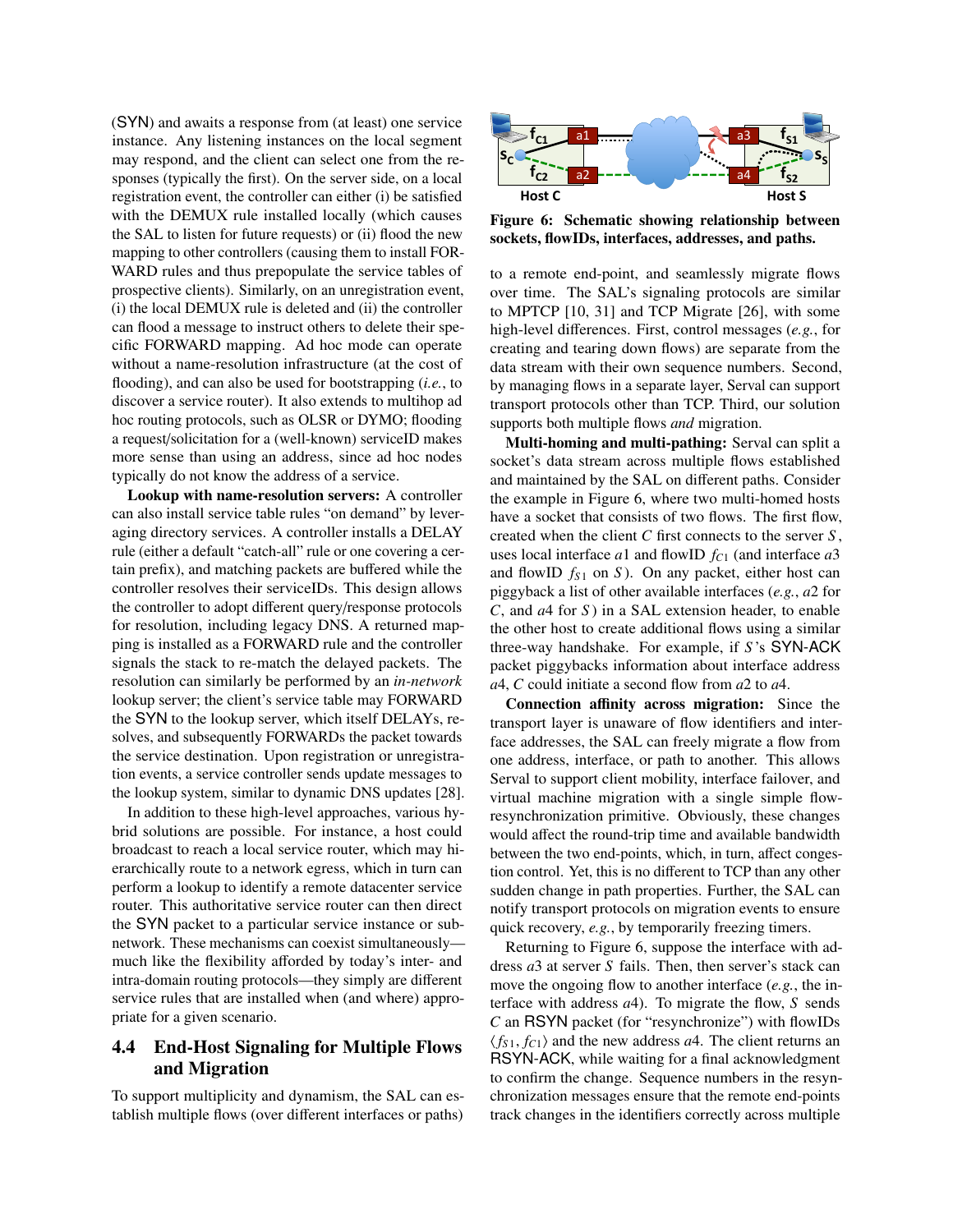changes, even if RSYN and RSYN-ACK messages arrive out of order. To ensure correctness, we formally verified our resynchronization protocol using the Promela language and SPIN verification tool [\[4\]](#page-13-29).

In the rare case that both end-points move at the same time, neither end-point would receive the other's RSYN packet. To handle simultaneous migration, we envision directing an RSYN through a mobile end-point's old service router to reestablish communication. Similar to Mobile IP [\[22\]](#page-13-13), the service router acts as a "home agent," but only *temporarily* to ensure successful resynchronization.

The signaling protocol has good security and backwards-compatibility properties. Random flow nonces protect against off-path attacks that try to hijack or disrupt connections. Off-path attackers would have to brute-force guess these nonces, which is impractical. This solution does not mitigate on-path attacks, but this is no less secure than existing, non-cryptographic protocols. The signaling protocol can also operate correctly behind NATs. Much like legacy NATs can translate ports, a Serval NAT translates both flowIDs and addresses. Optional UDP encapsulation also ensures operation behind legacy NATs.

# <span id="page-8-0"></span>5. Serval Prototype

An architecture like Serval would be incomplete without implementation insights. Our prototyping effort was instrumental in refining the design, leading to numerous revisions as our implementation matured. Through prototyping, we have (i) learned valuable lessons about our design, its performance, and scalability, (ii) explored incremental-deployment strategies, and (iii) ported applications to study how Serval abstractions benefit them. In this section, we describe our Serval prototype and expand on these three aspects.

### 5.1 Lessons From the Serval Prototype

Our Serval stack consists of about 28,000 lines of C code, excluding support libraries, test applications, and daemons. The stack runs natively in the Linux kernel as a module, which can be loaded into an unmodified and running kernel. The module also runs on Android, enabling mobile devices to migrate connections between WiFi and cellular interfaces. An abstraction layer allows the stack to optionally run as a user-space daemon on top of raw IP sockets. This allows the stack to run on other platforms (such as BSD) and to be deployed on testbeds (like PlanetLab) that do not allow kernel modules. The user-mode capability of the stack also helps with debugging.

The prototype supports most features—migration, SAL forwarding, etc.—with the notable exception of multipath, which we plan to add in the future. The SAL implements the service table (with FORWARD and DEMUX rules), service resolution, and end-point signaling. The service controller interacts with the stack via a Netlink

socket, installing service table rules and reacting on socket calls (bind, connect, etc.). The stack supports TCP and UDP equivalents, where UDP can operate in both connected mode (with service instance affinity) and unconnected mode (with every packet routed through the service table).

Interestingly, our initial design did not have a full SAL and service table, and instead implemented much of the service controller functionality directly in the stack (*e.g.*, sending (un)registration messages). The stack forwarded the first packet of each connection to a "default" service router (like a default gateway). However, this design led to two distinct entities with different functionality: the end-host and the service router, leaving end-hosts with little control and flexibility. For example, hosts could not communicate "ad hoc" on the same segment without a service router, and could not adopt other service-discovery techniques. The service router, which implemented most of its functionality in user space, also had obvious performance issues—especially when dealing with unconnected datagrams that all pass through the service router. This made us realize the need for a clean service-level control/data plane split that could cater to both end-hosts and routers. In fact, including the SAL, service table, and control interface in our design allowed us to unify the implementations of service routers and end-hosts, with only the policy defining their distinct roles.

The presence of a service table also simplified the handling of "listening" sockets, as it eventually evolved into a general rule-matching table, which allows demultiplexing to sockets as well as forwarding. The ability to demultiplex packets to sockets using LPM enables new types of services (*e.g.*, ones that serve content sharing one prefix).

The introduction of the SAL inevitably had implications for the transport layer, as a goal was to be able to late bind connections to services. Although we could have modified each transport protocol separately, providing a standard solution in the SAL made more sense. Further, since today's transport protocols need to read networklayer addresses for demultiplexing purposes, changes are necessary to fully support migration and mobility. Another limitation of today's transport layer is the limited signaling they allow. TCP extensions (*e.g.*, MPTCP and TCP Migrate) typically implement their signaling protocols in TCP options for compatibility reasons. However, these options are protocol specific, can only be piggybacked on packets in the data stream, and cannot consume sequence space themselves. Options are also unreliable, since they can be stripped or packets resegmented by middleboxes. To side-step these difficulties, the SAL uses its own sequence numbers for control messages.

We were presented with two approaches for rewiring the stack: using UDP as a base for the SAL (as advocated in [\[11\]](#page-13-15)), or using our own "layer-3.5" protocol headers.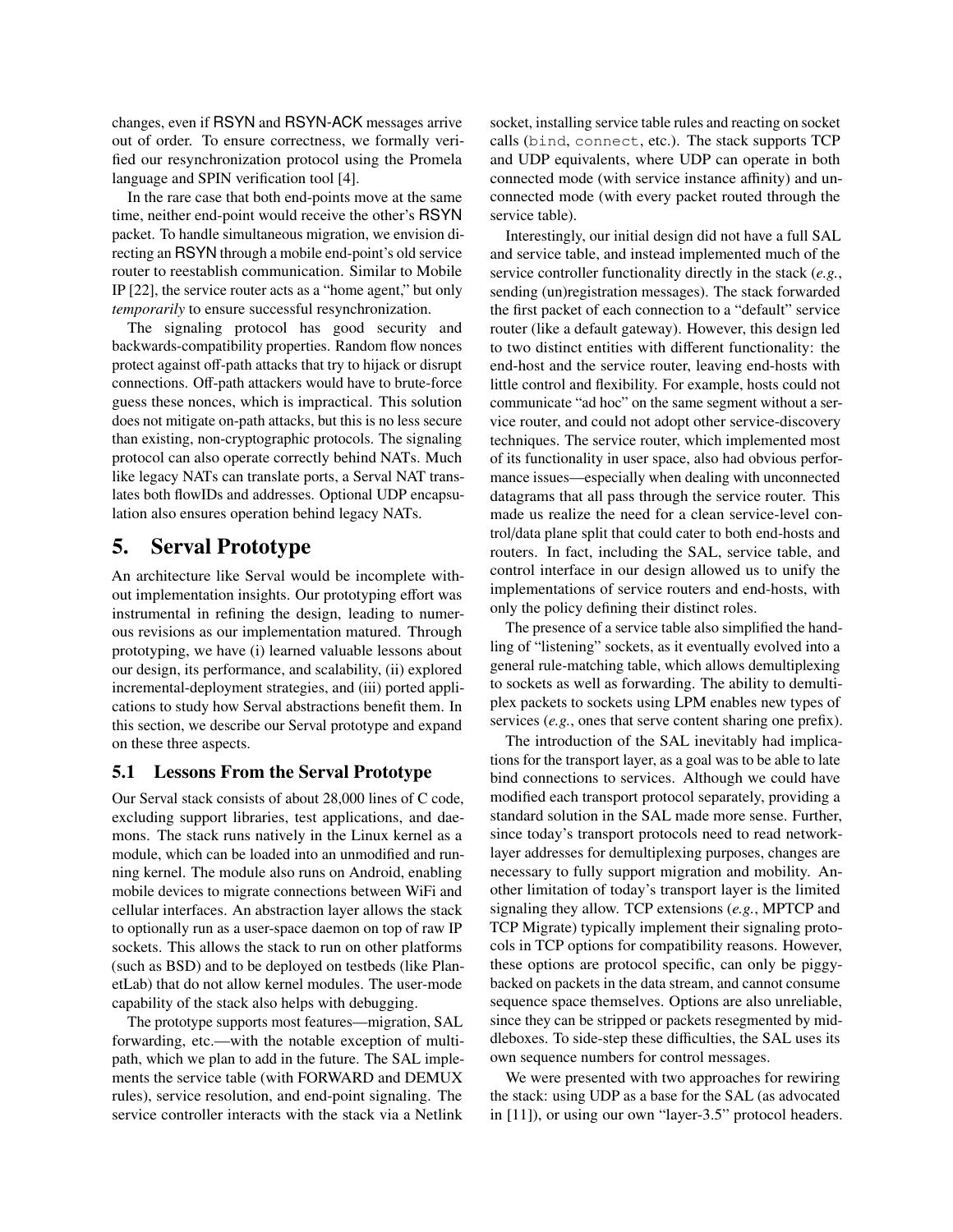<span id="page-9-2"></span>

| <b>TCP</b>   | Mean   | Stdev  | <b>UDP</b>    | Tput   | <b>Pkts</b>  | Loss     |
|--------------|--------|--------|---------------|--------|--------------|----------|
| <b>Stack</b> | Mbit/s | Mbit/s | Router        | Mbit/s | $K$ p $kt/s$ | Loss $%$ |
| TCP/IP       | 934.5  | 2.6    | IP Forwarding | 957    | 388.4        | 0.79     |
| Serval       | 933.8  | 0.03   | Serval        | 872    | 142.8        | 0.40     |
| Translator   | 932.1  | 1.5    |               |        |              |          |

Table 2: TCP throughput of the native TCP/IP stack, the Serval stack, and the two stacks connected through a translator. UDP routing throughput of native IP forwarding and the Serval stack.

The former approach would make our changes more transparent to middleboxes and allow reuse of an established header format (*e.g.*, port fields would hold flowIDs). However, this solution requires "tricks" to be able to demultiplex both legacy UDP packets and SAL packets when both look the same. Defining our own SAL headers therefore presented us with a cleaner approach, with optional UDP encapsulation for traversing legacy NATs and other middleboxes. Recording addresses in a SAL extension headers also helps comply with ingress filtering ([§7\)](#page-12-0).

In Serval, the transport layer does not perform connection establishment, management, and demultiplexing. Despite this seemingly radical change, we could adapt the Linux TCP code with few changes. Serval only uses the TCP functionality that corresponds to the ESTAB-LISHED state, which fortunately is mostly independent from the connection handling. In the Serval stack, packets in an established data stream are simply passed up from the SAL to a largely unmodified transport layer. If anything, transport protocols are *less* complex in Serval, by having shared connection logic in the SAL. Our stack coexists with the standard TCP/IP stack, which can be accessed simultaneously via PF INET sockets.

### <span id="page-9-4"></span>5.2 Performance Microbenchmarks

The first part of Table [2](#page-9-2) compares the TCP performance of our Serval prototype to the regular Linux TCP/IP stack. The numbers reflect the average of ten 10-second TCP transfers using iperf between two nodes, each with two 2.4 GHz Intel E5620 quad-core CPUs and GigE interfaces, running Ubuntu 11.04. Serval TCP is very close to regular TCP performance and the difference is likely explained by our implementation's lack of some optimizations. For instance, we do not support hardware checksumming and segmentation offloading due to the new SAL headers. Furthermore, we omitted several features, such as SACK, FACK, DSACK, and timestamps, to simplify the porting of TCP. We plan to add these features in the future. We speculate that the lack of optimizations may also explain Serval's lower stdev, since the system does not drive the link to very high utilization, where even modest variations in cross traffic would lead to packet loss and delay. The table also includes numbers for our translator ([§7\)](#page-12-0), which allows legacy hosts to communicate with Serval hosts. The translator (in this case running on a third intermediate

<span id="page-9-3"></span>

| Application        | Vers.  | Codebase  | <b>Changes</b> |
|--------------------|--------|-----------|----------------|
| Iperf              | 2.0.0  | 5.934     | 240            |
| <b>TFTP</b>        | 5.0    | 3,452     | 90             |
| PowerDNS           | 2.9.17 | 36,225    | 160            |
| Wget               | 1.12   | 87,164    | 207            |
| Elinks browser     | 0.11.7 | 115,224   | 234            |
| Firefox browser    | 3.6.9  | 4,615,324 | 70             |
| Mongoose webserver | 2.10   | 8,831     | 425            |
| Memcached server   | 1.4.5  | 8,329     | 159            |
| Memcached client   | 0.40   | 12,503    | 184            |
| Apache Bench / APR | 1.4.2  | 55,609    | 244            |

Table 3: Applications currently ported to Serval.

host) uses Linux's splice system call to zero-copy data between a legacy TCP socket and a Serval TCP socket, achieving high performance. As such, the overhead of translation is minimal.

The second part of Table [2](#page-9-2) depicts the relative performance of a Serval service router versus native IP forwarding. Here, two hosts run iperf in unconnected UDP mode, with all packets forwarded over an intermediate host through either the SAL or just plain IP. Throughput was measured using full MSS packets, while packet rate was tested with 48-byte payloads (equating to a Serval SYN header) to represent resolution throughput. Serval achieves decent throughput (91% of IP), but suffers significant degradation in its packet rate due to the overhead of its service table lookups. Our current implementation uses a bitwise trie structure for LPM. With further optimizations, like a full level-compressed trie and caching (or even TCAMs in dedicated service routers), we expect to bridge the performance gap considerably.

### <span id="page-9-1"></span>5.3 Application Portability

We have added Serval support to a range of network applications to demonstrate the ease of adoption. Modifications typically involve adding support for a new sockaddr\_sv socket address to be passed to BSD socket calls. Most applications already have abstractions for multiple address types (*e.g.*, IPv4/v6), which makes adding another one straightforward.

Table [3](#page-9-3) overviews the applications we have ported and the lines of code changed. Running the stack in user-space mode necessitates renaming API functions (*e.g.*, bind becomes bind\_sv). Therefore, our modifications are larger than strictly necessary for kernel-only operation. In our experience, adding Serval support typically takes a few hours to a day, depending on application complexity.

# <span id="page-9-0"></span>6. Experimental Case Studies

To demonstrate how Serval enables diverse services, we built several example systems that illustrate its use in managing a large, multi-tier web service. A typical configuration of such a service places customer-facing webservers all offering identical functionality—in a datacenter. Using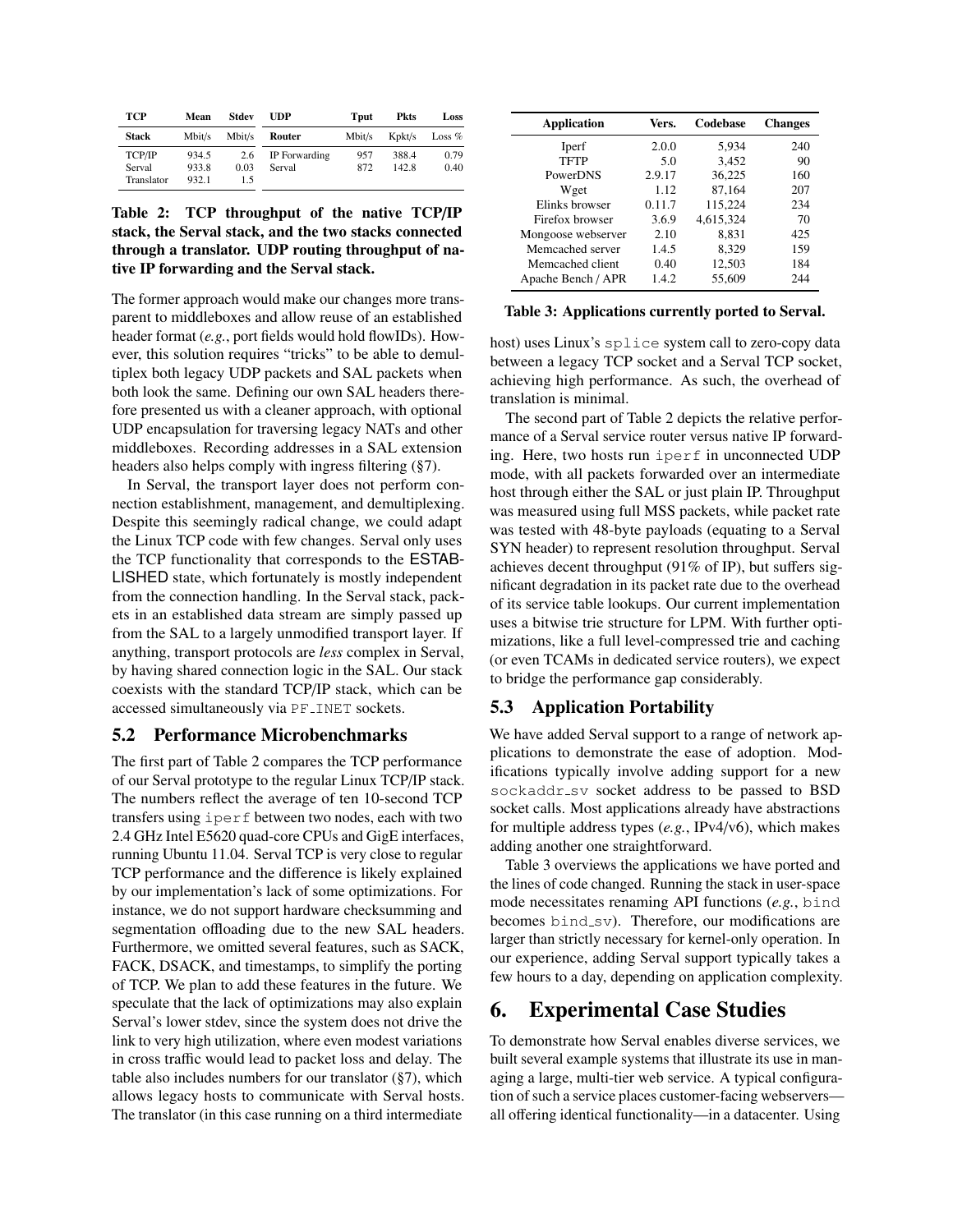Serval, clients would identify the entire web service by a single serviceID (instead of a single IP address per site or load balancer, for example).

The front-end servers typically store durable customer state in a partitioned back-end distributed storage system. Each partition handles only a subset of the data, and the webservers find the appropriate storage server using a static and manually configured mapping (as in the Memcached system [\[17\]](#page-13-30)). Using Serval, this mapping can be made dynamic, and partitions redistributed as storage servers are added, removed, or fail.

Other forms of load balancing can also achieve higher performance or resource utilization. Today's commodity servers typically have 2–4 network interfaces; balancing traffic across interfaces can lead to higher server throughput and lower path-level congestion in the datacenter network. Yet, connections are traditionally fixed to an interface once established; using Serval, this mapping can be made dynamic and driven either by local measurements or externally by a centralized controller [\[3\]](#page-13-31).

In a cloud setting, webservers may run in virtual machines that can be migrated between hosts to distribute load. This is particularly attractive to "public" cloud providers, such as Amazon (EC2) or Rackspace (Mosso), which do not have visibility into or control over service internals. Traditionally, however, VMs can be migrated only within a layer-2 subnet, of which large datacenters have many, since network connections are bound to fixed IP addresses and migration relies on ARP tricks.

The section is organized around example systems we built for each of these tasks: a replicated front-end web service that provides dynamic load balancing between servers ([§6.1\)](#page-10-0), a back-end storage system that uses partitioning for scalability ([§6.2\)](#page-11-0), and servers that migrate individual connections between interfaces or entire virtual machines, to achieve higher utilization ([§6.3\)](#page-11-1).

#### <span id="page-10-0"></span>6.1 Replicated Web Services

To demonstrate Serval's use for dynamic service scaling through anycast service resolution, we ran an experiment representative of a front-end web cluster. Four clients running the Apache benchmark generate requests to a Serval web service with an evolving set of Mongoose service instances. For load balancing, a single service router receives service updates and resolves requests. As in [§5.2,](#page-9-4) all hosts are connected to the same ToR switch via GigE links. To illustrate the load-balancing effect on throughput and request rate, each client requests a 3MB file and maintains an open window of 20 HTTP requests, which is enough demand to fully saturate their GigE link.

Figure [7](#page-10-1) shows the total throughput and request rate achieved by the Serval web service. Initially, from time 0 to 60 seconds, two Mongoose webserver instances serve a total of 80 req/s, peaking around 1800 Mbps, effectively

<span id="page-10-1"></span>

Figure 7: Total request rate and throughput for a replicated web service as servers join and leave (every 60 seconds). Request rate and throughput are proportional to the number of active service instances, with each server saturating its 1 GigE link.

saturating the server bandwidth. At time 60, two new service instances start, register with the service router simply by binding to the appropriate serviceID, as the stack and local controller take care of the rest—and immediately begin to serve new requests. The total system request rate at this point reaches 160 req/s and 3600 Mbps. At time 120, we force the first two servers to gracefully shut down, which causes them to close their listening socket (and hence unregister with the service router), finish ongoing transfers, then exit. The total request rate and throughput drops back to the original levels without further degradation in service. Finally, we start another server at time 180, which elevates the system request rate to 120 req/s and 2700 Mbps.

Serval is able to maintain a request rate and throughput proportional to the number of servers, without an expensive, dedicated load balancer. Moreover, Serval distributes client load evenly across each instance, allowing the system to reach full saturation.

By acting on service registration and unregistration events generated by the Serval stack, the service router can respond instantly to changes in service capacity and availability. An application-level resolution service (*e.g.*, DNS, LDAP, etc) would require additional machinery to monitor service liveness and have to contend with either the extra RTT of an early-binding resolution or stale caches. Alternatively, using an on-path layer-7 switch or VIP/DIP load balancer would require aggregate bandwidth commensurate to the number of clients and servers (8 Gbps in this case). A half-NAT solution would remove the bottleneck for response traffic, which would be highly effective for web (HTTP GET) workloads. However, it still constrains incoming request traffic, which can hinder cloud services with high bidirectional traffic (*e.g.*, Dropbox backup or online gaming).

In contrast, the service router is simply another node on the rack with the same GigE interface to the top-ofrack switch. After all, it is only involved with connection establishment, not actual data transfer. Although each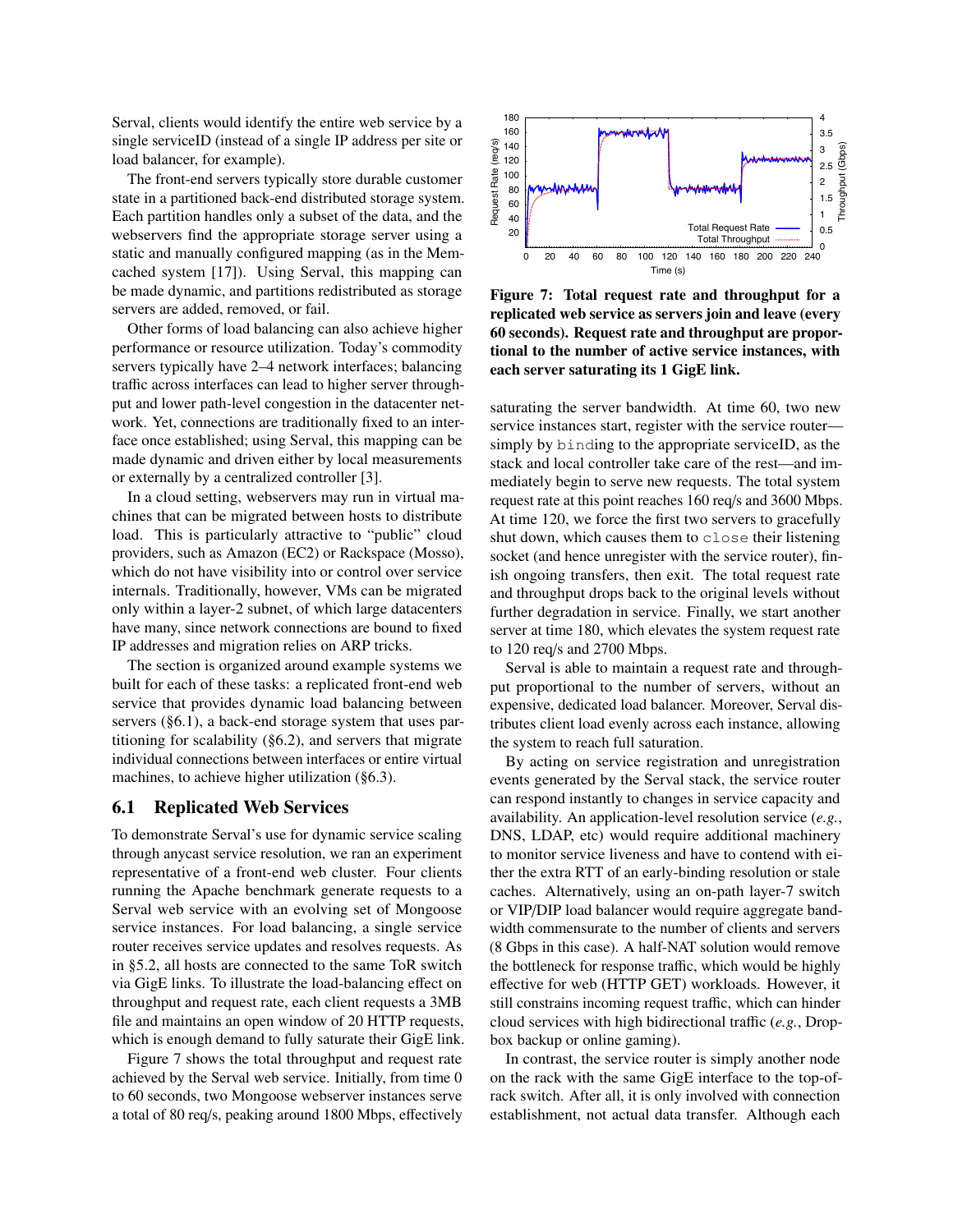server has a unique IP in this scenario, even in the case where servers share a virtual IP (either to conserve address space or mask datacenter size), Serval simplifies the task of NAT boxes by offloading the burden of load balancing and server monitoring to the service routers.

#### <span id="page-11-0"></span>6.2 Back-End Distributed Storage

To illustrate Serval's use in a partitioned storage system, we implemented a *dynamic* Memcached system. Memcached provides a simple key-value GET/SET caching service, where "keyspace" partitions are spread over a number of servers for load balancing. Clients map keys to partitions using a static resolution algorithm (*e.g.*, consistent hashing), and send their request to a server according to a *static* list that maps partitions to a corresponding server. However, this static mapping complicates repartitioning when servers are added, removed, or fail.

With Serval, the partition mapping can be made dynamic, by allowing clients to issue request directly to a serviceID constructed from a "common" Memcached prefix, followed by the content key. The SAL then maps the serviceID to a partition using LPM in the service table, and ultimately forwards the request to a responsible server that listens on the common prefix. Response packets travel directly to the client, bypassing the service router. A potential downside of this SAL forwarding is that clients cannot easily aggregate requests on a per-server basis, having no knowledge of partition assignments. Instead, aggregation could be handled by a service router, at the cost of increased latency.

When Memcached servers register and unregister with the network (or are overloaded), the control plane reassigns partition(s) by simply changing rules in service tables. For reliability and ease of management, service tables can cover several partitions by a single prefix, giving the option of having "fallback" rules when more specific rules are evicted from the table (*e.g.*, due to failures). This reduces both the strain on the registration system and the number of cache misses during partition changes.

It is common that clients use TCP for SETs (for reliability and requests larger than one datagram) and UDP for GETs (for reduced delay and higher throughput). SAL forwarding makes more sense in combination with UDP, however, as TCP uses a persistent connection per server and thus still requires management of these connections by the application. Reliability can be implemented on top of UDP with a simple acknowledgment/retry scheme.<sup>[2](#page-11-2)</sup>

Figure [8](#page-11-3) illustrates the behavior of Memcached on Serval using one client, four servers, and an intermediate service router. The service router and client run on the same spec machines as our microbenchmarks ([§5.2\)](#page-9-4), while the Memcached servers run on machines with two

<span id="page-11-3"></span>

Figure 8: As Memcached instances join or leave (every 10 seconds in the experiment), Serval transparently redistributes the data partitions over the available servers.

2.4 GHz AMD Opteron 2376 quad-core CPUs, also with GigE interfaces. The service router assigns each server four partitions (*i.e.*, it uses the last 4-bits of the serviceID prefix to assign a total of 16 partitions) and reassigns them as servers join or leave. The client issues SET requests (each with a data object of 1024 bytes) with random keys at a rate of 100,000 requests per second. In the beginning, all four Memcached servers are operating. Around the 10-second mark, one server is removed, and the service router distributes the server's four partitions among the three remaining servers (giving two partitions to one of them, as visible in the graph). Another server is removed at the 20-second mark, evenly distributing the partitions (and load) on the remaining two servers. The two failed servers join the cluster again at the 30-second and 40 second marks, respectively, offloading partitions from the other servers. Although simple, this experiment effectively shows the dynamicity that back-end services can support with Serval. Naturally, more elaborate hierarchical prefix schemes can be devised, in combination with distributed service table states, to scale services further.

### <span id="page-11-1"></span>6.3 Interface Load Balancing and Virtual Machine Migration

Modern commodity servers have multiple physical interfaces. With Serval, a server can accept a connection on one interface, and then migrate it to a different interface (possibly on a different layer-3 subnet) without breaking connectivity. To demonstrate this functionality, we ran an iperf server on a host with two GigE interfaces. Two iperf clients then connected to the server and began transfers to measure maximum throughput, as shown in Figure [9.](#page-12-1) Given TCP's congestion control, each connection achieves a throughput of approximately 500 Mbps when connected to the same server interface. Six seconds into the experiment, the server's service controller signals the SAL to migrate one flow to its second interface. TCP's congestion control adapts to this change in capacity, and

<span id="page-11-2"></span><sup>2</sup> In fact, many large-scale services avoid the overhead of TCP by implementing application-level flow control for UDP.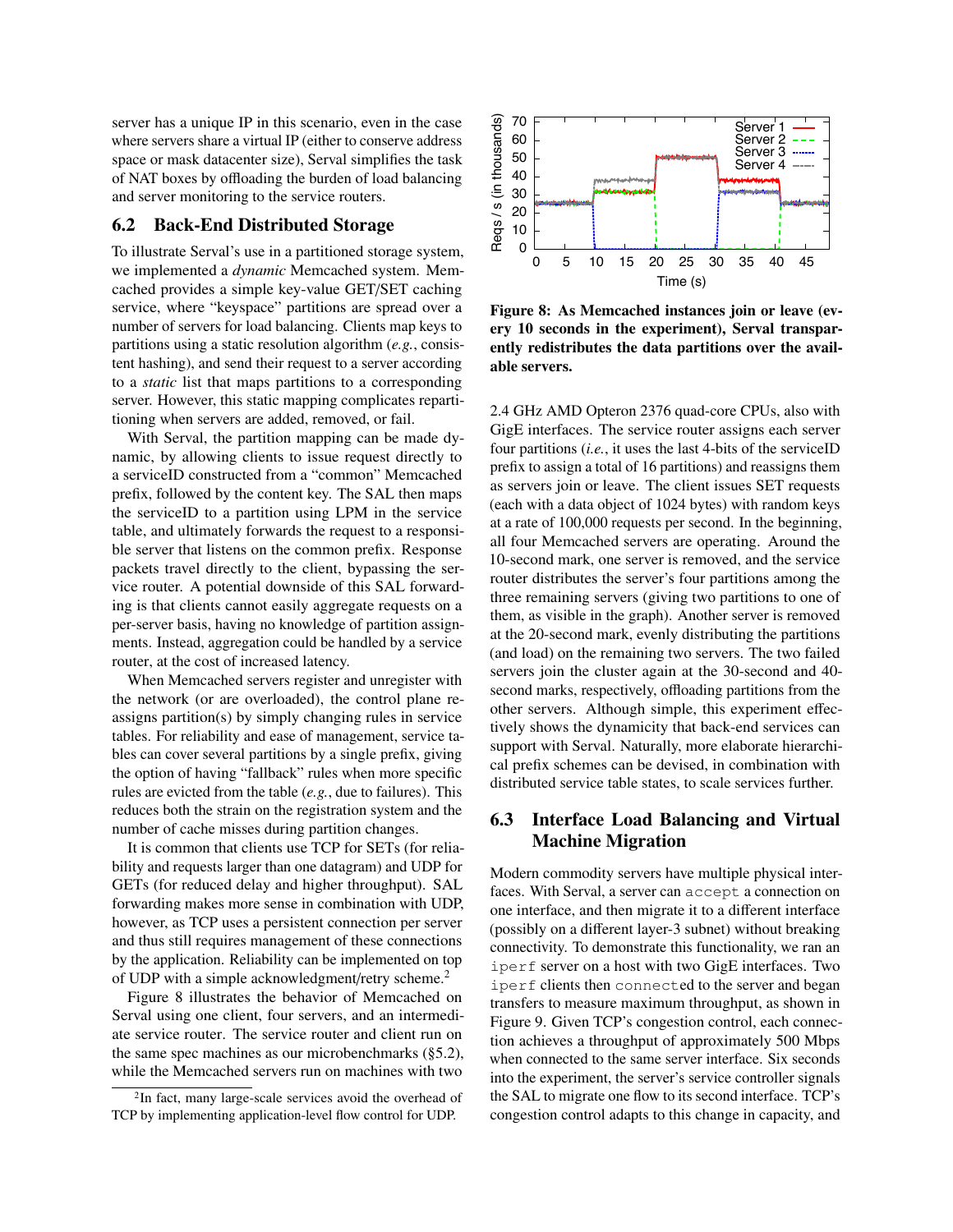<span id="page-12-1"></span>

Figure 9: A Serval server migrates one of the flows sharing a GigE interface to a second interface, yielding higher throughput for both.

<span id="page-12-2"></span>

Figure 10: A VM migrates across subnets, causing a short interruption in the data flow.

both connections quickly rise to their full link capacity approaching 1 Gbps.

Cloud providers can also use Serval's migration capabilities to migrate virtual machines across layer-3 domains. Figure [10](#page-12-2) illustrates such a live VM migration that maintains a data flow across a migration from one physical host to another, each on a different subnet. After the VM migration completes, TCP stalls for a short period, during which the VM is assigned a new address and performs an RSYN handshake.

### <span id="page-12-0"></span>7. Incremental Deployment

This section discusses how Serval can be used by unmodified clients and servers through the use of TCP-to-Serval (or Serval-to-TCP) *translators*. While Section [4.3](#page-6-0) discussed backwards-compatible approaches for simplifying network infrastructure deployment (*e.g.*, by leveraging DNS), we now address supporting unmodified applications and/or end-hosts. For both, the application uses a standard PF INET socket, and we map legacy IP addresses and ports to serviceIDs and flowIDs.

Supporting unmodified applications: If the end-host installs a Serval stack, translation between legacy and Serval packets can be done on-the-fly without terminating a connection: A virtual network interface can capture legacy packets to particular address blocks, then translate the legacy IP addresses and ports to Serval identifiers.

Supporting unmodified end-hosts: A TCP-to-Serval translator can translate legacy connections from unmodified end-hosts to Serval connections. To accomplish this on the client-side, the translator needs to (i) know which service a client desires to access and (ii) receive the packets of all associated flows. Several different deployment scenarios can be supported.

To deploy this translator as a client-side middlebox, one approach has the client use domain names for service names, which the translator will then transparently map to a private IP address, as a surrogate for the serviceID. In particular, to address (i), the translator inserts itself as a recursive DNS resolver in between the client and an upstream resolver (by static configuration in /etc/resolv.conf or by DHCP). Non-Servalrelated DNS queries and replies are handled as normal. If a DNS response holds a Serval record, however, the serviceID and FORWARD rule are cached in a table alongside a new private IP address. The translator allocates this private address as a local traffic sink for (ii)—hence subsequently responding to ARP requests for it—and returns it to the client as an A record.

Alternatively, large service providers like Google or Yahoo!, spanning many datacenters, could deploy translators in their many Points-of-Presence (PoP). This would place service-side translators nearer to clients—similar to the practice of deploying TCP normalization and HTTP caching. The translators could identify each of the provider's services with a unique public IP:port. The client could resolve the appropriate public IP address (and thus translator) through DNS.

As mentioned in [§5.2,](#page-9-4) we implemented such a serviceside TCP-to-Serval translator [\[24\]](#page-13-32). When receiving a new client connection, the translator looks up the appropriate serviceID, and initiates a new Serval connection. It then transfers data back-and-forth between each socket, much like a TCP proxy. As shown in our benchmarks, the translator has very little overhead.

A Serval-to-TCP/UDP translator for unmodified servers looks similar, where the translator converts a Serval connection into a legacy transport connection with the server's legacy stack. A separate liveness monitor can poll the server for service (un)registration events.

In fact, both translators can be employed simultaneously, *e.g.*, to allow smartphones to transparently migrate the connections of legacy applications between cellular and WiFi networks. On an Android device, iptables rules can direct the traffic to any specified TCP port to a locally-running TCP-to-Serval translator, which con-nects to a remote Serval-to-TCP translator,<sup>[3](#page-12-3)</sup> which in turn communicates with the original, unmodified destination.

<span id="page-12-3"></span><sup>&</sup>lt;sup>3</sup>In our current implementation of such two-sided proxying, the client's destination is inserted at the beginning of the Serval TCP stream and parsed by the remote translator.